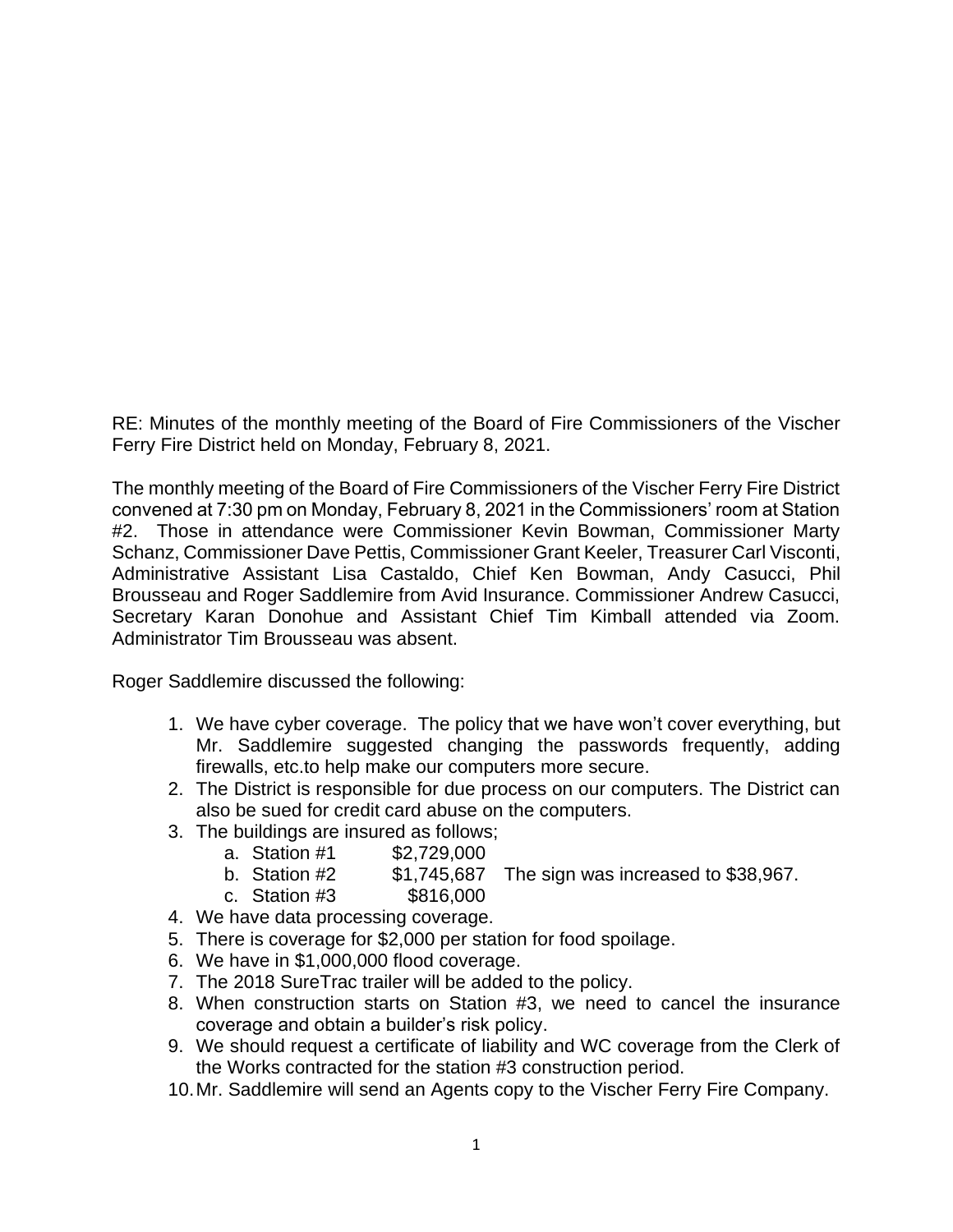- 11.All tools that are going to Fire and Marine have to be insured.
- Mr. Saddlemire left at 7:45

# **Bills**

1. A list of transactions numbered 14434 through 14494, totaling \$48,079.65, was presented to the Board for approval.

Commissioner Schanz made a motion to pay the bills. Commissioner Pettis seconded the motion. The motion was carried unanimously.

## **Old Business**

Commissioner Schanz made a motion to approve the minutes, with corrections. The corrections were spelling errors. Commissioner Keeler seconded the motion. The motion was carried unanimously.

#### **Treasurer's Report**

- 1. Bank statement, account reconciliations and check images for January 2021 and the listing of transactions approved and paid in January 2021 were given to Commissioner ion Bowman for verification.
- 2. Bank statements, account reconciliations and check images for December 2020 were returned to the Treasurer.
- 3. The Annual Update Documents for 2020 will be filed electronically with the State Comptroller by the end of February. LOSAP reporting for the 2020 AUD has changed due to newer GASB requirements. Our auditor has been asked to provide additional guidance for this year's report.
- 4. The District's hourly payroll for 2020 is significantly different from the budget estimate due to changes in personnel. It was decided that budget modifications will be made based on the following updated wage rates and weekly schedules:
	-
	- a. Administrator **\$18** per hour (20 hours per week)
	- b. Administrative Assistant \$16 per hour (20 hours per week)
	- c. Maintenance \$15 per hour (20 hours per week)
- 5. It was noted that NYS paid sick leave requirements do not apply to District employees because we are not a "private-sector Employer".

## **Chief's Report**

- 1. Josh McCrea has resigned from the Company.
- 2. Commissioner Pettis made a motion to approve the following:
	- a. Lts. Bobrow, Keleman and Scaringe to attend the "Advanced Thermal Imaging" (TIC) class at the NYS Chiefs' show.
	- b. Ed Vargas to attend "Built to Burn" and "Fire Behavior on the Inside" at the NYS Chiefs' show.
	- c. Use of the Colonie fire training tower on March  $24<sup>th</sup>$  and  $27<sup>th</sup>$  @ \$160.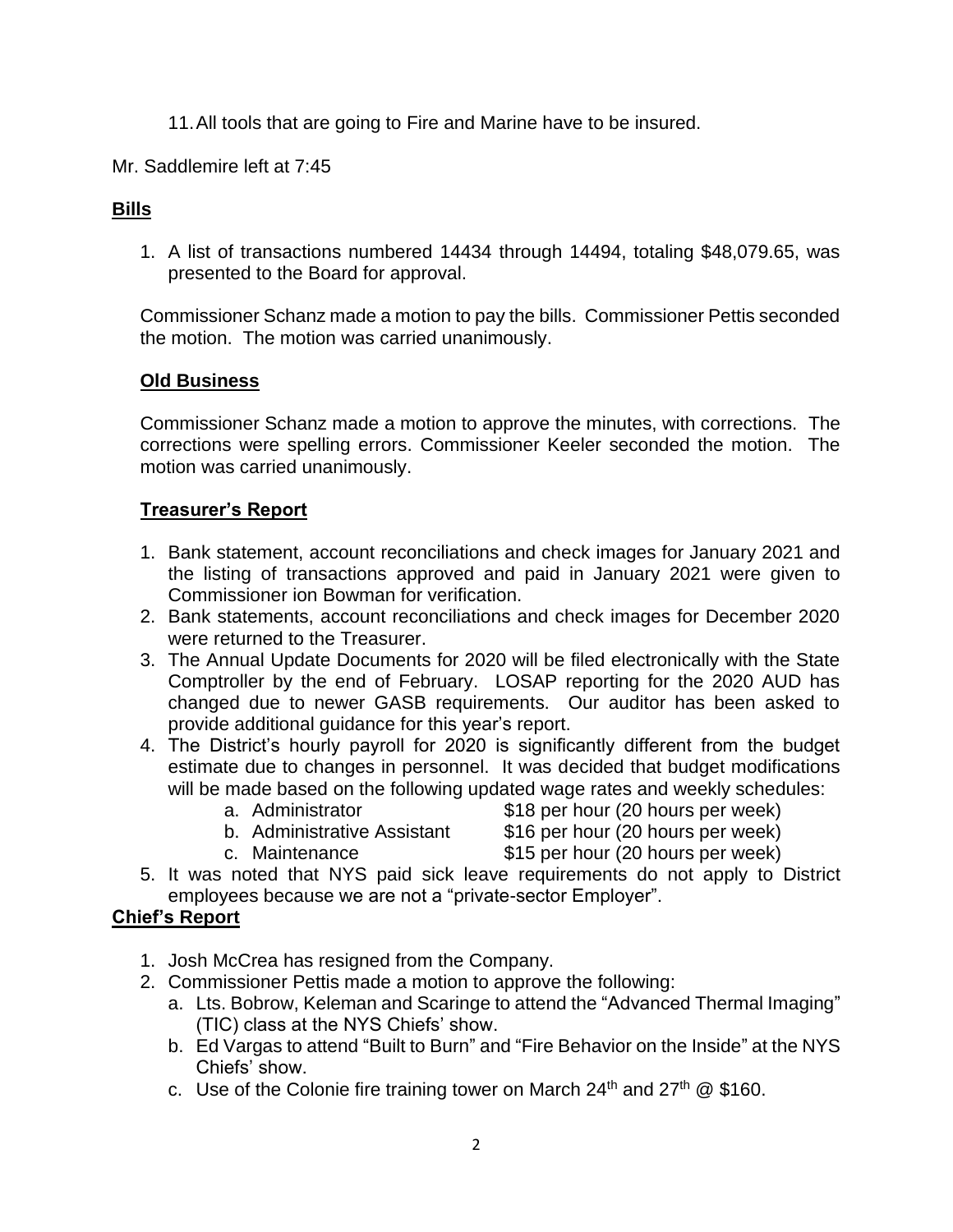- 3. Captain Andy Stadel to attend "Vehicle Extrication" and "Fire Behavior on the Inside" at the NYS Chiefs' show.
- 4. Commissioner Schanz made a motion to purchase a winch, trailer hitches and a utility box for the trailer for \$1,000. Commissioner Pettis seconded the motion. The motion was carried unanimously.
- 5. Some members have not had a physical yet. They must have an appointment by the end of February. A letter will be sent to those individuals who need physicals.

# **Administrator's Report**

- 1. The stove at Station #1 should be replaced. The Company and Auxiliary will form a committee to research a new stove.
- 2. Fire alarm testing was completed at Station #1. Station #2 was upgraded to radio dispatch and testing was completed.
- 3. Commissioner Bowman talked with Bill Morris from Sanders Fire & Safety about communications and security.
- 4. There was a discussion on Knox boxes in the Chiefs' cars. No decision on this.
- 5. There was discussion on fobbing the outside door to the utility room at Station #1 for ease of access. Commissioner Schanz made a motion to have Hart Alarms Ltd. install an outside fobbed entry into the utility room at Station #1 for a maximum amount of \$500. Commissioner Keeler seconded the motion. The motion was carried unanimously.

## **Administrative Assistant**

1. The report is attached to the minutes.

#### **New Business**

- 1. Received the letter of credit from TD Bank.
- 2. Received information on NYS paid sick leave for employers.
- 3. Received the work authorization from Hart Alarms Ltd. for installation of radio dispatching at Station #2.
- 4. Received from UBS:
	- a. Client statement for January 2021
	- b. Confirmations
- 5. Received a letter from Hart Alarms Ltd. regarding their merging with Doyle Security Systems.
- 6. Received the Real Property Tax report for 2021.
- 7. Received the engagement letter from Bryans and Gramuglia.
- 8. Received the legal notice for Zoom meetings.
- 9. Received *Fire District Affairs* for February 2021 March 2021.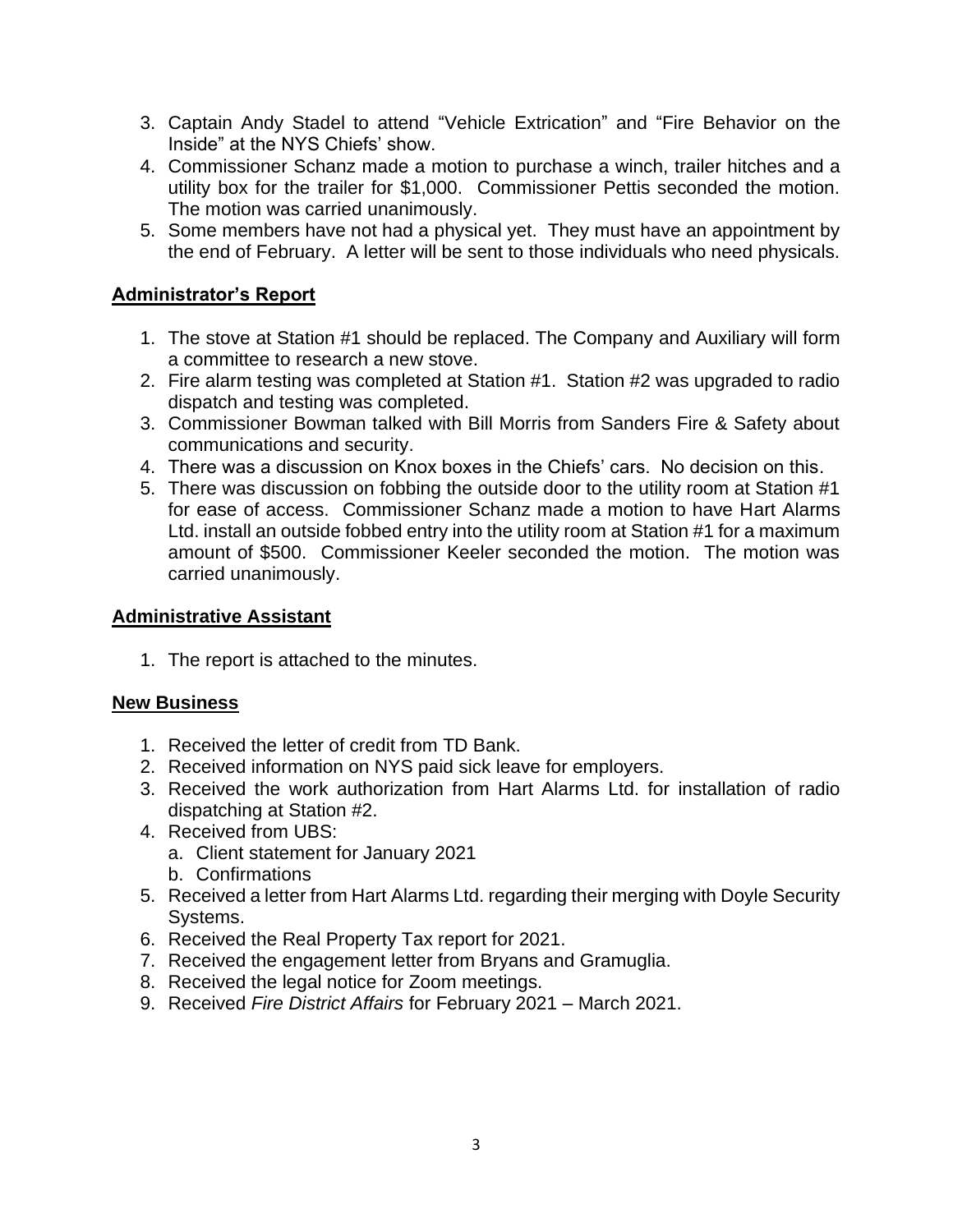Commissioner Schanz moved and Commissioner Pettis seconded a resolution to approve the certified list of Fire Company members that qualified for LOSAP service credit during 2020. The Secretary called the roll:

| Commissioner Bowman         | yes |
|-----------------------------|-----|
| <b>Commissioner Schanz</b>  | yes |
| <b>Commissioner Casucci</b> | ves |
| <b>Commissioner Keeler</b>  | ves |
| <b>Commissioner Pettis</b>  | yes |

The resolution is adopted.

#### **Miscellaneous**

- 1. Commissioner Schanz made a motion for Commissioner Bowman to sign a contact for soil boring at Station #3. This will be performed by TerraCon Consults for \$6,460. Commissioner Keeler seconded the motion. The motion was carried unanimously.
- 2. Commissioners will be going to Round Lake on 2-9 at 6:30 and Burnt Hills on Wednesday, at 6:30 to review their new station construction details.
- 3. The electric reel on the ceiling at Station #3 is all the way out and won't retract.
- 4. BRM Architects will be drawing up the contract for Station #3 design. It will be approximately \$360,000. They have sent out RFPs for engineering services – EDP - site planning and ME Engineering - plumbing and electrical have responded so far.
- 5. We are in the process of writing a spec for air bags and extrication tools. Ordering is 12 weeks out. They will be sent to Attorney Hannigan for inclusion in the required bid documents.
- 6. There was s discussion on a scissor lift. Sky Walks has a 19' scissor for \$ 6,800. JM Equipment has a taller one for \$9,000. Holland has a High Lift for \$9,200. We will measure to see which one would fit our needs.
- 7. The new tools were purchased from Lowe's for \$231 and are in the gear room until they can be relocated.
- 8. Commissioner Schanz met with EMTech concerning the heater at Station #1. The computer was under warrantee and the part will be sent to us.
- 9. The primer valve was installed on ETA-625. We will have ETA-621 done this summer by VRS.
- 10.We will be purchasing the electric chainsaw from Milwaukee Tools.

## **Executive Session**

Commissioner Schanz made a motion to go into Executive Session for discussion pursuant to Public Officers' Law 105f. Commissioner Pettis seconded the motion. The motion was carried unanimously.